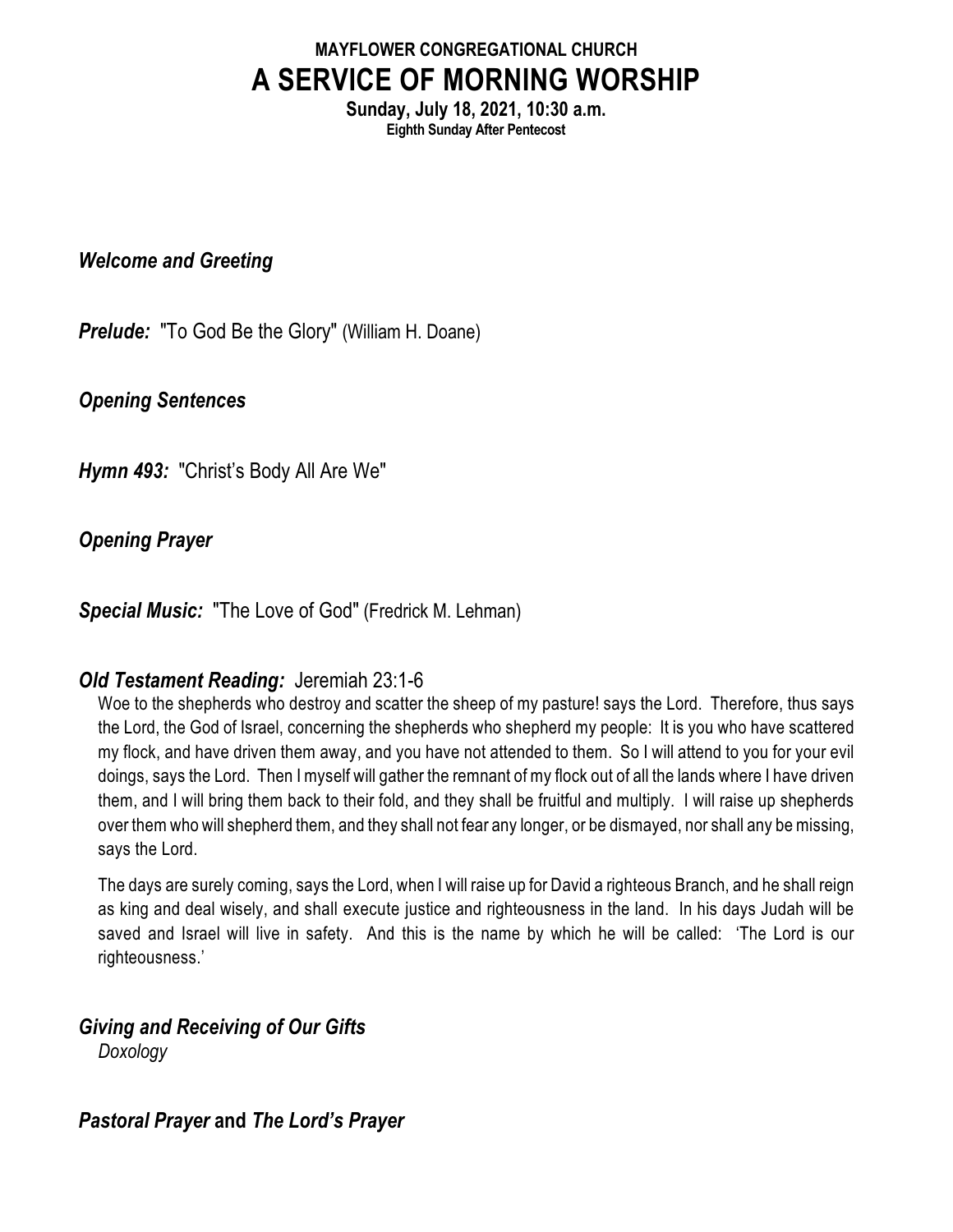#### *New Testament Reading:* Ephesians 2:11-22

So then, remember that at one time you Gentiles by birth, called 'the uncircumcision' by those who are called 'the circumcision'—a physical circumcision made in the flesh by human hands— remember that you were at that time without Christ, being aliens from the commonwealth of Israel, and strangers to the covenants of promise, having no hope and without God in the world. But now in Christ Jesus you who once were far off have been brought near by the blood of Christ. For he is our peace; in his flesh he has made both groups into one and has broken down the dividing wall, that is, the hostility between us. He has abolished the law with its commandments and ordinances, so that he might create in himself one new humanity in place of the two, thus making peace, and might reconcile both groups to God in one body through the cross, thus putting to death that hostility through it. So he came and proclaimed peace to you who were far off and peace to those who were near; for through him both of us have access in one Spirit to the Father. So then you are no longer strangers and aliens, but you are citizens with the saints and also members of the household of God, built upon the foundation of the apostles and prophets, with Christ Jesus himself as the cornerstone. In him the whole structure is joined together and grows into a holy temple in the Lord; in whom you also are built together spiritually into a dwelling-place for God.

#### *Sermon:* **"WOE"**

*Hymn 260:* "We Cannot Own the Sunlit Sky"

#### *Benediction*

#### *Response 550 (v. 1):* "All Are Welcome"

Let us build a house where love can dwell and all can safely live, a place where saints and children tell how hearts learn to forgive. Built of hopes and dreams and visions, rock of faith and vault of grace; here the love of Christ shall end divisions: all are welcome, all are welcome, all are welcome in this place.

#### *Greet One Another*

Today's Participants: Pastor Mark McCormick, DeeAnn McCormick, Lorraine Finison, Barb Fuller, Jerry Fuller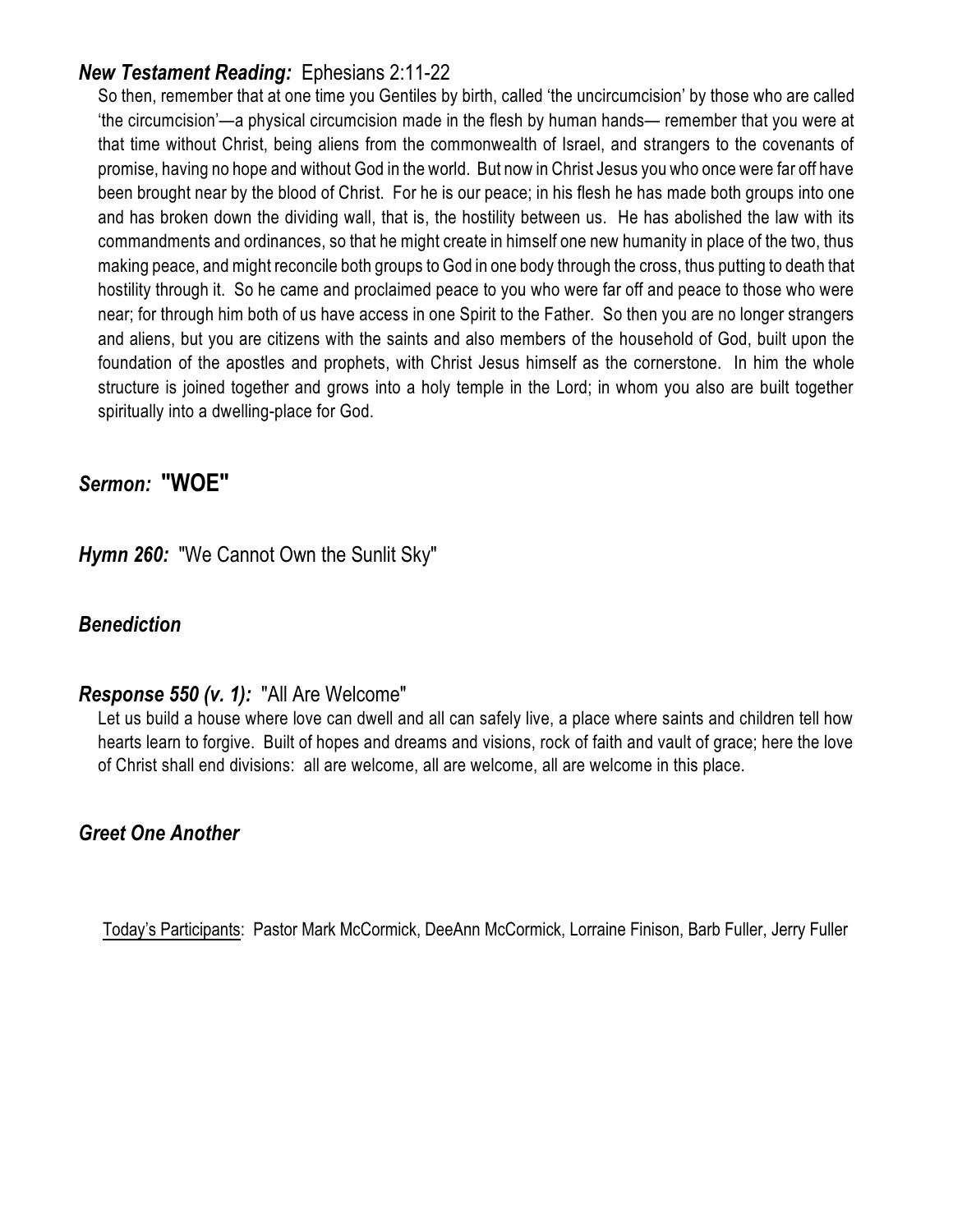#### **GOD'S COVENANT PEOPLE**

**Christ's Body All Are We** 

493 Rev. Paul Ray

**Traditional Spanish Melody** Arr. by David Evans, 1874-1948



**MADRID**  $6.6.6.6 D$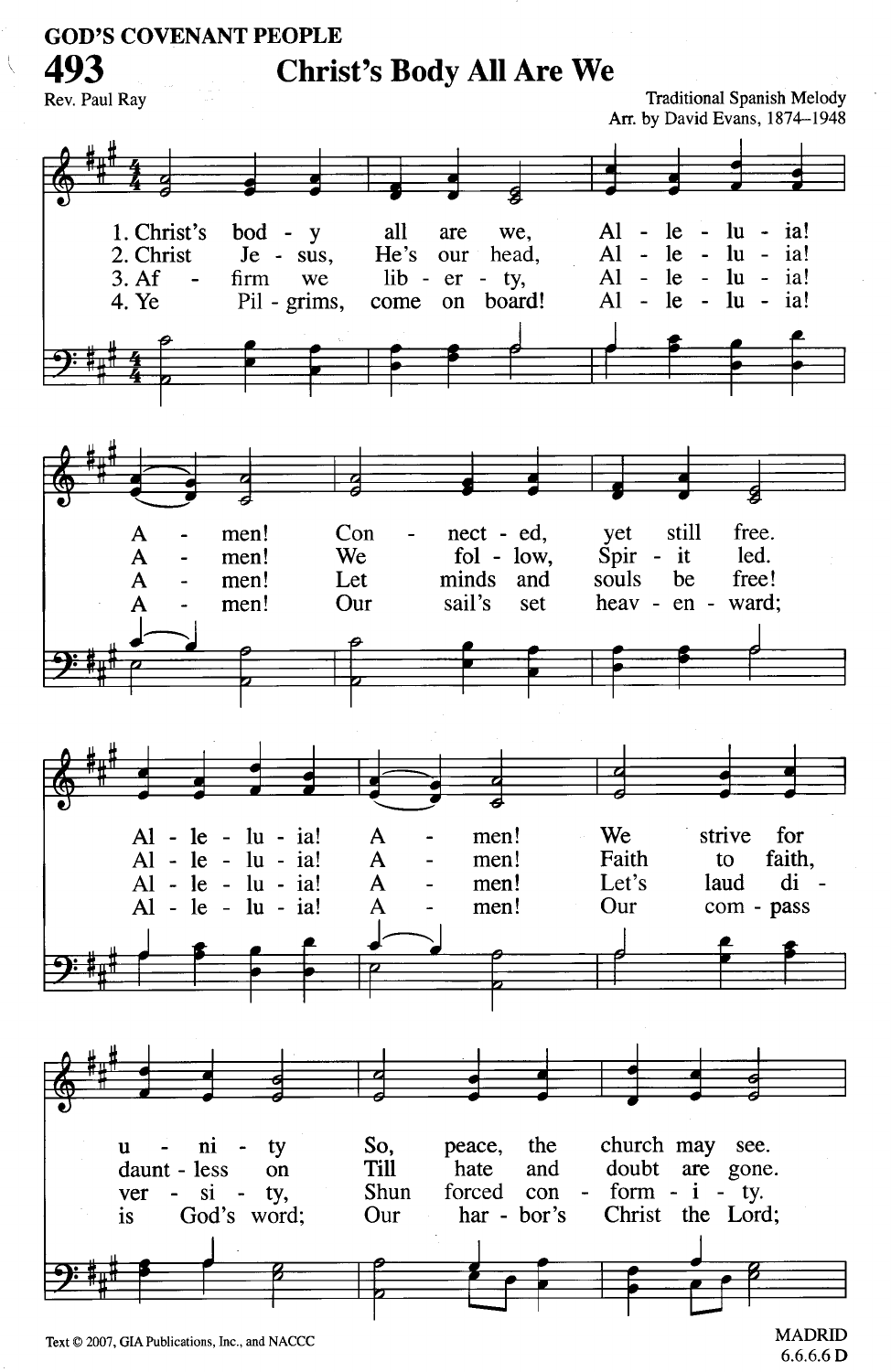**GOD'S COVENANT PEOPLE** 



Loving and gracious God, You gather us together to be Your Church in the world. The new covenant You have written on our hearts ties us to You through the mystery and beauty of Christ Jesus. We are a people who belong to You, connected and yet free. We are free to follow the leading of Your Holy Spirit, free to be the people You have created us to be, free to love You as one body—unified but not uniform. We are Christ's body, and we seek to serve You and Your people faithfully: walking willingly where Christ's feet would go, speaking freely as His lips would proclaim, working tirelessly as His hands would shape and mold.

Centered around Him, may we grow ever closer to His living presence, and in doing so may Your glory be visible in this world. We are Your pilgrim people, O Lord, and we desire to worship You in a way that is pleasing, faithful and true to You. May the light of Christ shine brightly among us, that as we work to be Your people, all may know of Your love and goodness. In Christ we pray. Amen.

Rev. Cynthia Bacon